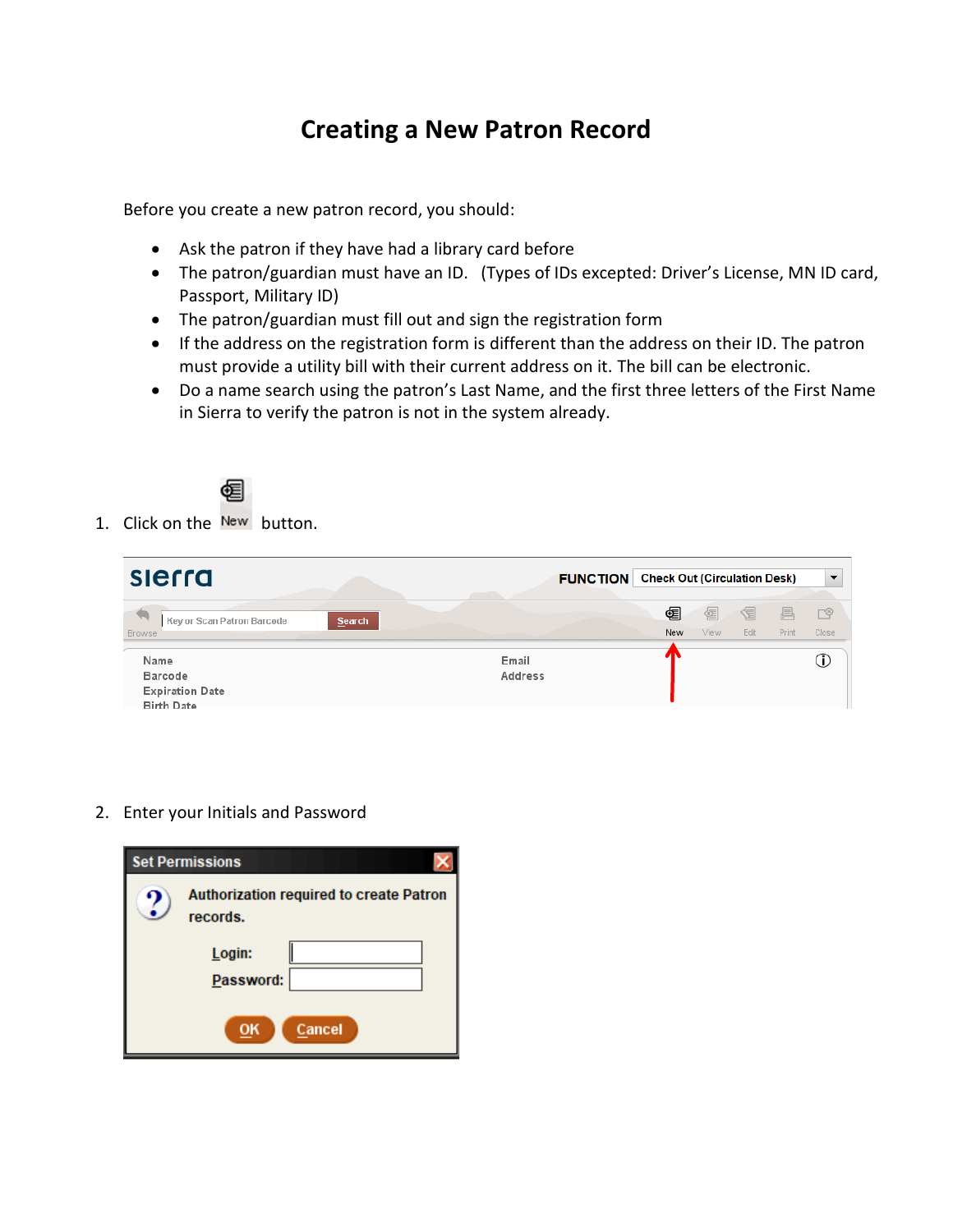3. Choose the Adult or Child template and Click on



**Select** 

- 4. Enter the information the window is prompting you for. Click on the **button to move to the button** to move to the next prompt.
	- Expiration Date The expiration date is 1 year from today.
	- Birthdate
	- City/ Township Use the MN Polling Place Finder to verify the City/Township after verifying that the address is current.<http://pollfinder.sos.state.mn.us/>
	- Notice Preference Choose "print" or "email"

All the information entered in the following fields is in CAPITAL letters, except the email address should be entered as it shows on the registration form.

- Name Verify the name (Legal name must be used here). Enter as LAST NAME, FIRST NAME MIDDLE NAME. There should be a comma after the last name.
- **Guardian** (If patron is a child) Verify the name (Legal name must be used here). Enter as LAST NAME, FIRST NAME MIDDLE NAME ID NUMBER (Identify where the number came from if it isn't a Minnesota Driver's License number. Examples: PASSPORT, MILITARY ID, OR WISCONSIN) There should be a comma after the last name.
- Address Verify the address. Enter the street address. If the patron a PO Box, enter both the street address and PO Box. Enter the information as shown in figure below.